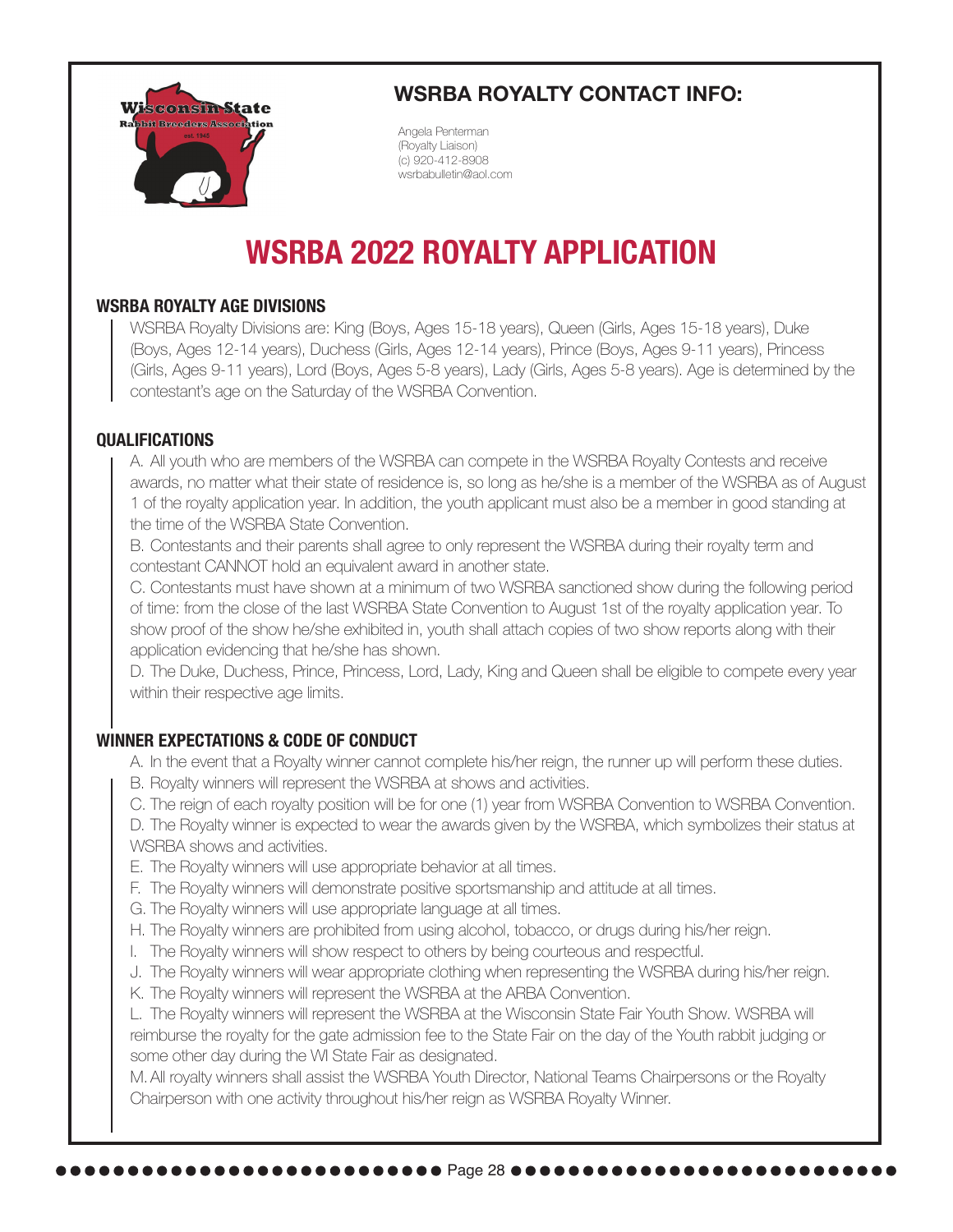

# **WSRBA ROYALTY CONTACT INFO:**

Angela Penterman (Royalty Liaison) (c) 920-412-8908 wsrbabulletin@aol.com

# **WSRBA 2022 ROYALTY APPLICATION**

## **CONTEST INFORMATION**

A. Royalty applications are to be emailed to the Royalty Liaison by August 31, 2022 by 11:59:59pm . Late applications will be assessed a penalty of 200 points.

C. Only volunteers and contestants will be allowed in contest area. Youth contestants shall check in at the royalty registration table at 6:45 a.m. Royalty contests start at 7:00 a.m. on the day of the State Convention. There are no alternative times to participate in the royalty contest.

D. Contestants are not permitted to leave the royalty contest area until he/she has completed the contest unless granted permission by royalty co-chair; and failure to follow this rule will cause the youth to forfeit his/ her scores.

E. No study aids allowed in contest area except as provided in the contest description.

F. Contestants must adhere to rules of contest and directions of volunteers and Royalty Committee Members.

G. The winners will be announced at the WSRBA Banquet. Each winner's photograph and answer to royalty application question number 6 will be printed in the bulletin and posted on the WSRBA website.

#### **APPLICATION** (200 points)

The application is to be composed and completed by the contestant. Application consists of the completed application form below, and typed answers to the six (6) royalty questions below (printed on one side only). Applications not turned in by the deadline will receive 0 points and considered a day-of competionion entry. Applications must include two WSRBA show reports proving the youth has shown since last years Convention. There is no need to submit a photo of the contestant.

#### **WRITTEN EXAMINATION** (200 points)

The questions for the test will be taken from the ARBA Official Guidebook, the ARBA Yearbook, the ARBA Standard of Perfection, the ARBA Domestic Rabbit Guide, and past issues of the Domestic Rabbits and WSRBA Bulletins. Contestants will be provided help reading or writing down his/her answers on his/her test if requested.

#### **INTERVIEW/SHOWMANSHIP** (200 points)

For the showmanship examination, contestants will be scored on their ability to handle and evaluate an animal; and a sample score sheet is available on the ARBA website. In addition, youth will be asked questions concerning their rabbit/cavy project.

#### **JUDGING** (200 points)

For the judging category, each contestant will judge four classes of four animals; and this is a timed event of 7 minutes per class. Placements will be made on special forms provided. The use of the ARBA Standard of Perfection at the judging table is encouraged. (Lord/Lady and Prince/Princess will not participate in Judging).

#### **BREED IDENTIFICATION CONTEST (200 points)**

Contestant will be required to identify 25 animals, both rabbits and cavies, listing the complete breed name as printed in the ARBA Standard of Perfection. They will also identify the showroom variety, whether a 4 class or 6 class breed, and the registration variety of each of the 25 animals. No abbreviations are accepted.